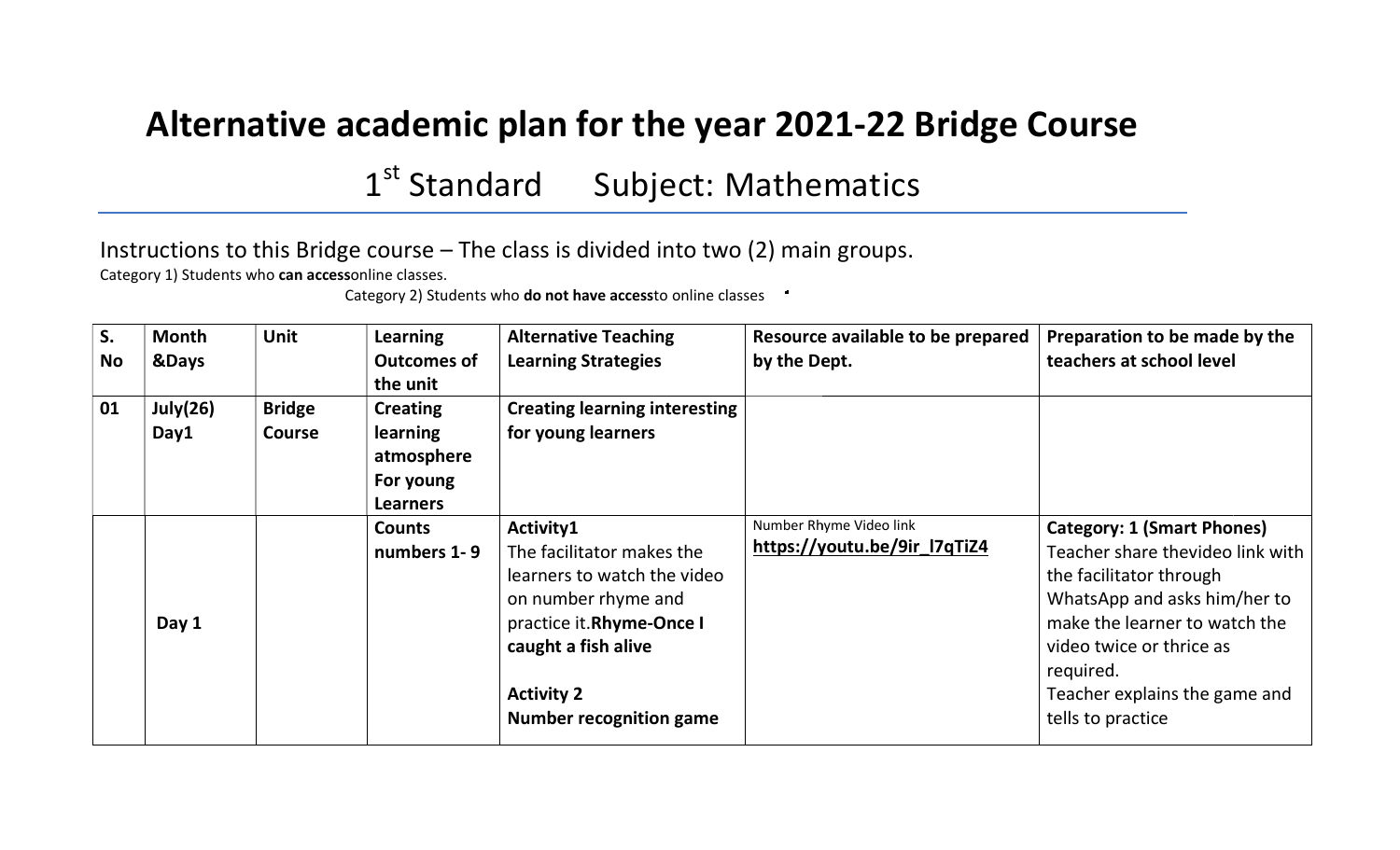|       |                   | The Facilitator draws         |                              | Category: 2                        |
|-------|-------------------|-------------------------------|------------------------------|------------------------------------|
|       |                   | number line on the floor and  |                              | Teacher holds a meeting with       |
|       |                   | writes number in it when      |                              | facilitators and hands over the    |
|       |                   | facilitatortells number and   |                              | rhyme sheet and an instruction     |
|       |                   | learner jump on that          |                              | sheet to them and explains how     |
|       |                   | number                        |                              | to recite the rhyme and how to     |
|       |                   |                               |                              | give the demo instructions to      |
|       |                   |                               |                              | the learners.                      |
|       |                   |                               |                              | Teacher explains the game and      |
|       |                   |                               |                              | tells the facilitator to practice  |
|       |                   |                               |                              | the game with the learner          |
|       | <b>Recognises</b> | <b>Activity 1</b>             | <b>Refer Video link</b>      | <b>Category: 1 (Smart Phones)</b>  |
| Day 2 | numbers from      | <b>Miss Bingo game</b>        | https://youtu.be/vjB5aSyWD6U | Teacher sends thevideo link to     |
|       | 1 To 9            |                               |                              | the facilitator through            |
|       |                   | The facilitator demonstrates  |                              | WhatsApp and                       |
|       |                   | the game to the learners.     |                              | explains the game and tells        |
|       |                   | Learners play according to    |                              | him/her to practice the game       |
|       |                   | the instructions given by the |                              | with the learner                   |
|       |                   | facilitator.                  |                              |                                    |
|       | <b>Traces</b>     |                               |                              | Category: 2                        |
|       | numbers 1-9       | <b>Activity 2</b>             |                              | Teacher holds a meeting with       |
|       |                   | Sand tray practice            |                              | facilitators explains the game     |
|       |                   | The facilitator prepares a    |                              | and demonstrates the writing       |
|       |                   | sand tray and tell students   |                              | activity and tells the facilitator |
|       |                   | to trace the numbers in       |                              | to practice the game and writing   |
|       |                   | proper direction after seeing |                              | activity with the learner          |
|       |                   | the video.                    |                              |                                    |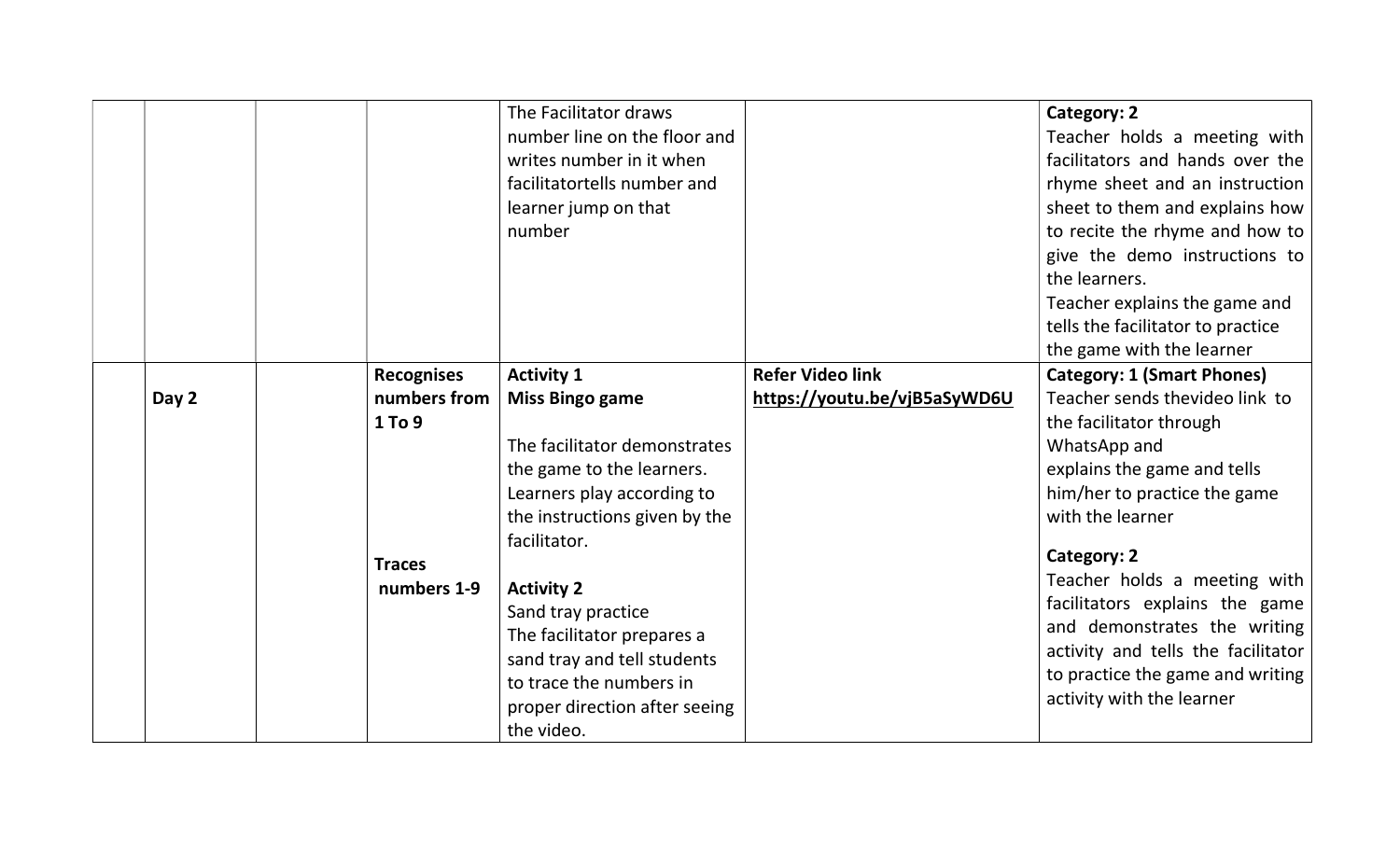|       |                   | <b>Activity 1: Worksheet 1</b>   | Worksheet | <b>Category: 1 (Smart Phones)</b> |
|-------|-------------------|----------------------------------|-----------|-----------------------------------|
| Day 3 | <b>Identifies</b> | The facilitator provides the     |           | Teacher sends the instructions    |
|       | numbers 1-9       | worksheet of identifying         |           | for the activities to the         |
|       |                   | number and colour it.            |           | facilitator through WhatsApp.     |
|       |                   |                                  |           | Teacher explains the activities   |
|       |                   |                                  |           | asks the facilitator to guide the |
|       |                   |                                  |           | learners.                         |
|       |                   |                                  |           | Category: 2                       |
|       |                   |                                  |           | Teacher holds a meeting with      |
|       |                   |                                  |           | facilitators and hands over the   |
|       |                   |                                  |           | instructions for the activities   |
|       |                   |                                  |           | and explains how to conduct       |
|       |                   |                                  |           | them and guide the learners in    |
|       |                   |                                  |           | the tasks.                        |
|       |                   |                                  |           |                                   |
|       |                   |                                  |           |                                   |
|       |                   |                                  |           |                                   |
|       |                   |                                  |           |                                   |
|       |                   |                                  |           |                                   |
| Day 4 | <b>Counts</b>     | <b>Activity 1: Game- Finding</b> |           | <b>Category: 1 (Smart Phones)</b> |
|       | objects up to     | the number                       |           | Teacher sends the instructions    |
|       | 9                 | Facilitator writes the           |           | for the activities to the         |
|       |                   | numbers under each paper         |           | facilitator through WhatsApp.     |
|       | <b>Counts and</b> | cup and gives some beads or      |           | Teacher explains the activities   |
|       | recites           | Marbles to put inside the        |           | asks the facilitator to guide the |
|       | numbers 1-9       | cup according to the number      |           | learners.                         |
|       |                   | written on it. The learner       |           | Category: 2                       |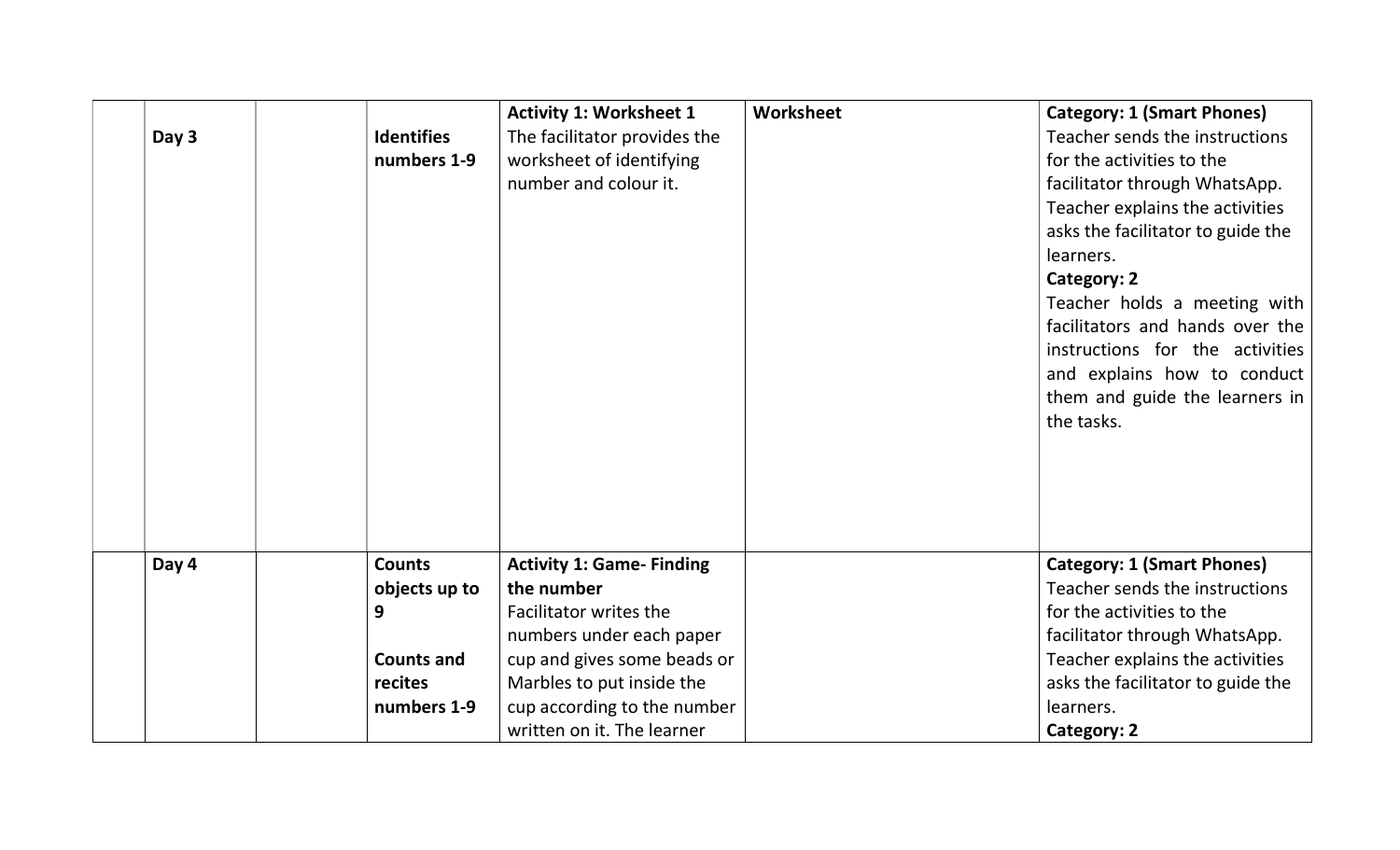|       |                                                  | identifies and calls out the<br>number, counts the same<br>number of beads and puts<br>then in the cup.                                                                                                                                                                                                                                                                                                                                                                                       | Teacher holds a meeting with<br>facilitators and hands over the<br>instructions for the activities<br>and explains how to conduct<br>them and guide the learners in<br>the tasks.                                                                                                                                                                                                                                          |
|-------|--------------------------------------------------|-----------------------------------------------------------------------------------------------------------------------------------------------------------------------------------------------------------------------------------------------------------------------------------------------------------------------------------------------------------------------------------------------------------------------------------------------------------------------------------------------|----------------------------------------------------------------------------------------------------------------------------------------------------------------------------------------------------------------------------------------------------------------------------------------------------------------------------------------------------------------------------------------------------------------------------|
| Day 5 | <b>Identifies and</b><br>reads number<br>up to 9 | <b>Activity 1: Preparation of</b><br><b>Number Chart</b><br>The facilitator writes out<br>numbers from 1 to 9 on a<br>plain sheet of paper.<br>He/she then makes stamps<br>out of cut vegetables<br>The learner dips the cut<br>vegetable in colour, reads<br>the number and make prints<br>beside the given number<br>using the stamps.<br><b>Activity 2: Identification of</b><br>numbers using Flashcards<br><b>Facilitator shows Flashcards</b><br>of number asks learners to<br>read it. | <b>Category: 1 (Smart Phones)</b><br>Teacher sends the instructions<br>for the activities to the<br>facilitator through WhatsApp.<br>Teacher explains the activities<br>asks the facilitator to guide the<br>learners.<br>Category: 2<br>Teacher holds a meeting with<br>facilitators and hands over the<br>instructions for the activities<br>and explains how to conduct<br>them and guide the learners in<br>the tasks. |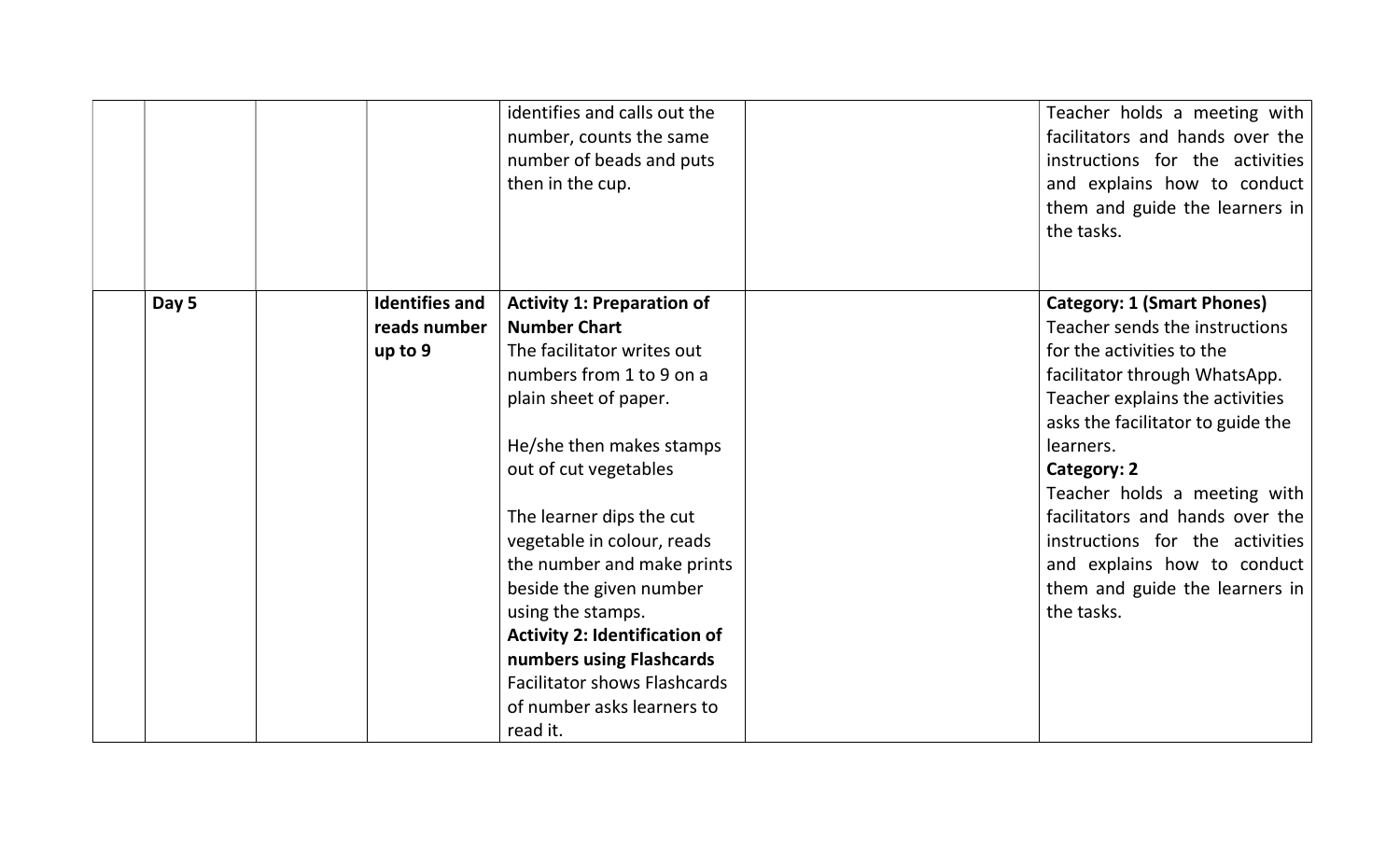|       |                     | <b>Activity 1: Arranging</b>          | <b>Category: 1 (Smart Phones)</b> |
|-------|---------------------|---------------------------------------|-----------------------------------|
|       | <b>Arranges the</b> | numbers in sequence order             | Teacher sends the instructions    |
|       | numbers in          | <b>Facilitator writes numbers</b>     | for the activities to the         |
|       | sequential          | on the paper cups asked the           | facilitator through WhatsApp.     |
| Day 6 | order               | learners to arrange them in           | Teacher explains the activities   |
|       |                     | the correct sequence. After           | asks the facilitator to guide the |
|       |                     | that, the facilitator asks            | learners.                         |
|       |                     | them questions such as:               | Category: 2                       |
|       |                     | • Which number comes                  | Teacher holds a meeting with      |
|       |                     | before 5?                             | facilitators and hands over the   |
|       |                     | Which number comes                    | instructions for the activities   |
|       |                     | after 7?                              | and explains how to conduct       |
|       |                     |                                       | them and guide the learners in    |
|       |                     | <b>Activity 2: Collecting objects</b> | the tasks.                        |
|       |                     | Facilitator gives learners            |                                   |
|       |                     | some instructions such as             |                                   |
|       |                     | • Bring three note                    |                                   |
|       |                     | books                                 |                                   |
|       |                     | Bring five pencils                    |                                   |
|       |                     | Bring 2 pens                          |                                   |
|       |                     | Learners have to follow the           |                                   |
|       |                     | instructions and do as                |                                   |
|       |                     | directed                              |                                   |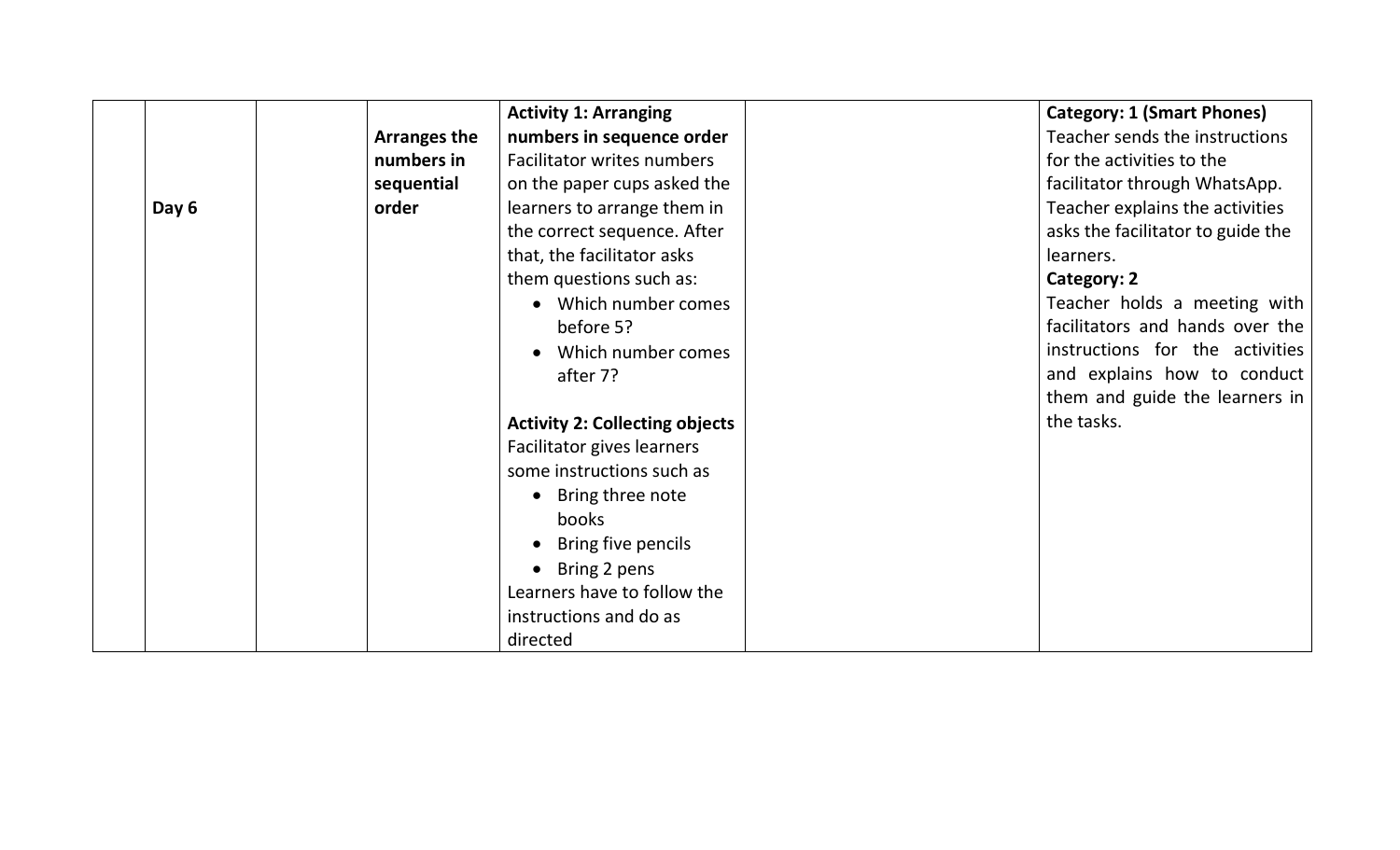| Day 7  | <b>Counts</b><br>objects 1-9 | <b>Activity 1: Number</b><br>matching: Worksheet 2<br>Facilitator provides the<br>worksheet to the learners |                               | <b>Category: 1 (Smart Phones)</b><br>Teacher sends the worksheet,<br>instructions for the activity on<br>number matching to the                                                             |
|--------|------------------------------|-------------------------------------------------------------------------------------------------------------|-------------------------------|---------------------------------------------------------------------------------------------------------------------------------------------------------------------------------------------|
|        |                              | and guides them to<br>complete it.                                                                          |                               | facilitator through WhatsApp.<br>Teacher explains the activities                                                                                                                            |
|        |                              |                                                                                                             |                               | asks the facilitator to guide the                                                                                                                                                           |
|        |                              | Facilitator should scan the                                                                                 | <b>Worksheet with QR code</b> | learners.                                                                                                                                                                                   |
|        |                              | QR code to understand how                                                                                   |                               | <b>Category: 2</b>                                                                                                                                                                          |
|        |                              | to write numbers in a proper<br>way.                                                                        |                               | Teacher holds a meeting with<br>facilitators and hands over the<br>worksheet, and other activities<br>and explains how to conduct the<br>activities and guide the learners<br>in the tasks. |
| Day -8 | <b>Recites and</b>           | <b>Activity 1: TPR Activity</b>                                                                             |                               | <b>Category: 1 (Smart Phones)</b>                                                                                                                                                           |
|        | counts                       | Facilitator gives learners the                                                                              |                               | Teacher sends the instructions                                                                                                                                                              |
|        | numbers 1-9                  | following instructions.                                                                                     | Worksheet                     | for the TPR activity and other                                                                                                                                                              |
|        |                              | Learners listen and respond                                                                                 | <b>With QR code</b>           | activities for the day to the                                                                                                                                                               |
|        |                              | to the instructions and count                                                                               |                               | facilitator through WhatsApp.                                                                                                                                                               |
|        |                              | numbers while doing the                                                                                     |                               | Teacher explains the activities                                                                                                                                                             |
|        |                              | actions                                                                                                     |                               | asks the facilitator to guide the                                                                                                                                                           |
|        |                              | Instructions to be given by<br>the facilitator are:                                                         |                               | learners.                                                                                                                                                                                   |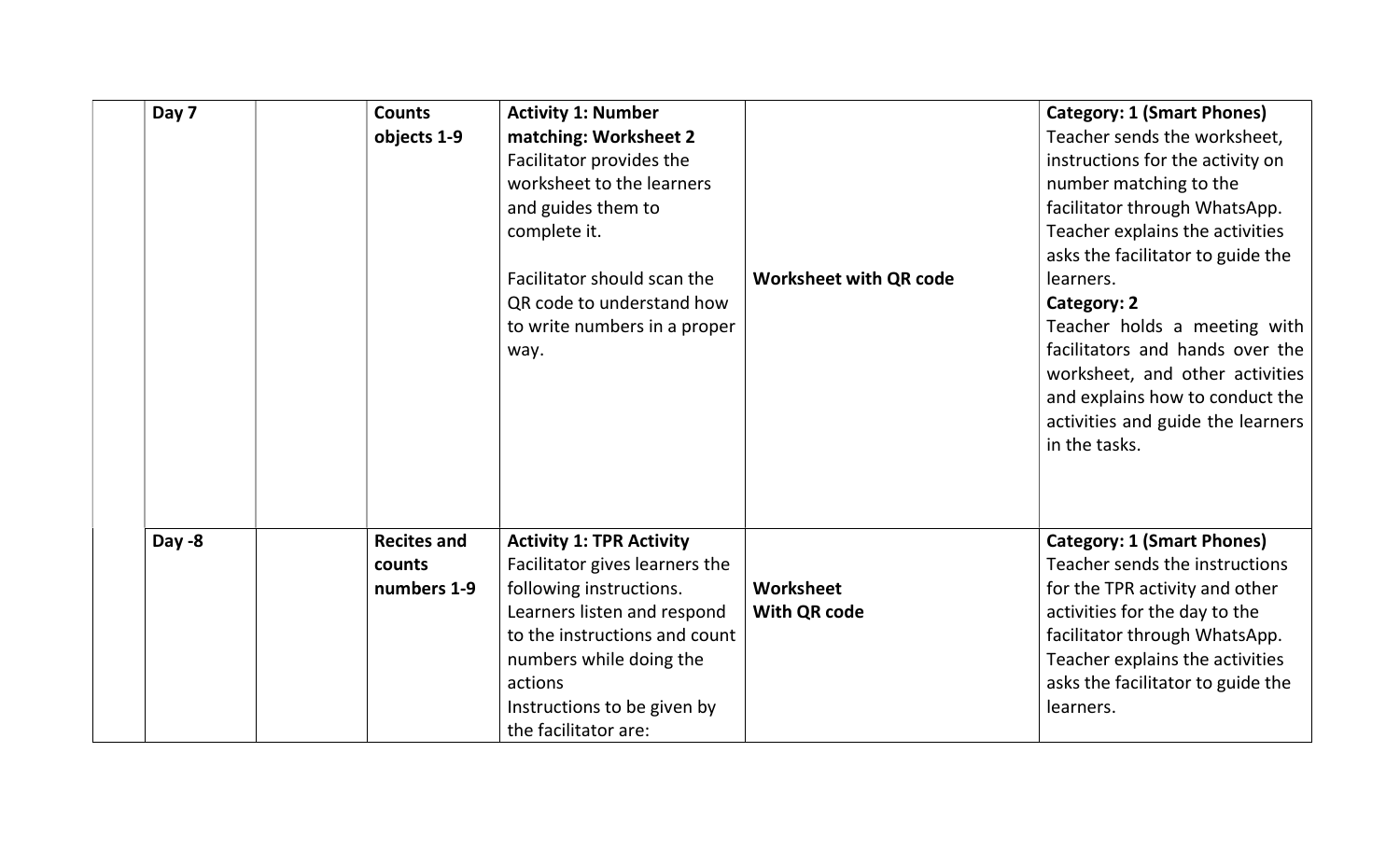|       |                                       | Nod your head three<br>$\bullet$<br>times<br>Blink your eyes two<br>$\bullet$<br>times<br>Show your five fingers<br>Clap your hands 6<br>times.<br><b>Activity 2: Sticking bindi</b><br>Facilitator calls out numbers<br>and asks learners to listen to<br>the number. The learner<br>writes the number on the<br>given paper and stickssame<br>number of bind is next to the |                              | Category: 2<br>Teacher holds a meeting with<br>facilitators and hands over the<br>worksheet, and other activities<br>and explains how to conduct the<br>activity and guide the learners<br>in the tasks. |
|-------|---------------------------------------|-------------------------------------------------------------------------------------------------------------------------------------------------------------------------------------------------------------------------------------------------------------------------------------------------------------------------------------------------------------------------------|------------------------------|----------------------------------------------------------------------------------------------------------------------------------------------------------------------------------------------------------|
| Day 9 |                                       | number.<br>Activity 1: Rhyme on                                                                                                                                                                                                                                                                                                                                               | <b>Refer video</b>           | https://youtu.be/OnJIGMgqBes                                                                                                                                                                             |
|       | <b>Adds 2 single</b><br>digit numbers | addition                                                                                                                                                                                                                                                                                                                                                                      |                              | <b>Category: 1 (Smart Phones)</b>                                                                                                                                                                        |
|       |                                       | The facilitator shows the                                                                                                                                                                                                                                                                                                                                                     | https://youtu.be/IFCGEExyoYw | Teacher sends the instructions                                                                                                                                                                           |
|       |                                       | learner the video of the                                                                                                                                                                                                                                                                                                                                                      |                              | for the activities to the                                                                                                                                                                                |
|       |                                       | rhyme on addition and                                                                                                                                                                                                                                                                                                                                                         |                              | facilitator through WhatsApp.                                                                                                                                                                            |
|       |                                       | practices the rhyme 2-3                                                                                                                                                                                                                                                                                                                                                       |                              | Teacher explains the activities                                                                                                                                                                          |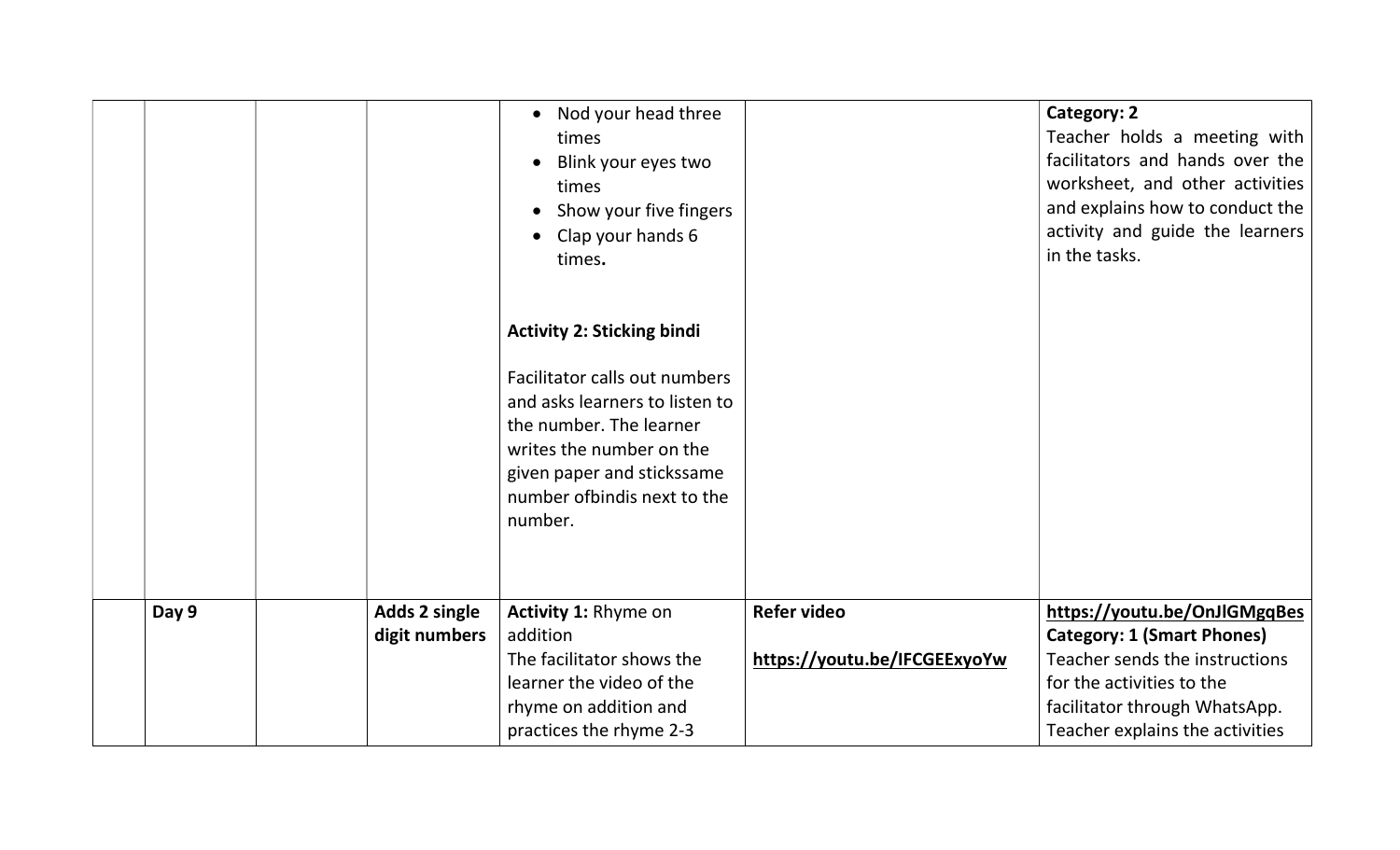|               |               | times.<br><b>Activity 2: Addition using</b><br>pebbles<br>Facilitator plays the video<br>provided to teach addition<br>using objects.<br>He/she demonstrates the<br>same process to the learners<br>using pebbles.<br>He/she then calls out<br>numbers between 1 to 9 and<br>asks the learner to add the<br>given numbers using pebbles | <b>Refer video link</b><br>https://youtu.be/dean_tALtA0 | asks the facilitator to guide the<br>learners.<br>Category: 2<br>Teacher holds a meeting with<br>facilitators and hands over the<br>instructions for the activities<br>and explains how to conduct<br>them and guide the learners in<br>the tasks. |
|---------------|---------------|-----------------------------------------------------------------------------------------------------------------------------------------------------------------------------------------------------------------------------------------------------------------------------------------------------------------------------------------|---------------------------------------------------------|----------------------------------------------------------------------------------------------------------------------------------------------------------------------------------------------------------------------------------------------------|
| <b>Day 10</b> | Adds 2 single | <b>Activity 1: Rolling dice</b>                                                                                                                                                                                                                                                                                                         | <b>Worksheet 3 with QR code</b>                         | <b>Category: 1 (Smart Phones)</b>                                                                                                                                                                                                                  |
|               | digit numbers | Facilitator rolls two dice. The<br>learner adds the numbers                                                                                                                                                                                                                                                                             |                                                         | Teacher sends the instructions<br>for the activities to the                                                                                                                                                                                        |
|               |               | displayed on the dice.                                                                                                                                                                                                                                                                                                                  |                                                         | facilitator through WhatsApp.                                                                                                                                                                                                                      |
|               |               |                                                                                                                                                                                                                                                                                                                                         |                                                         | Teacher explains the activities                                                                                                                                                                                                                    |
|               |               | <b>Activity 2: Worksheet 3</b>                                                                                                                                                                                                                                                                                                          |                                                         | asks the facilitator to guide the                                                                                                                                                                                                                  |
|               |               | Facilitator provides the                                                                                                                                                                                                                                                                                                                |                                                         | learners.                                                                                                                                                                                                                                          |
|               |               | worksheet to the learner                                                                                                                                                                                                                                                                                                                |                                                         | Category: 2                                                                                                                                                                                                                                        |
|               |               | and guides them to                                                                                                                                                                                                                                                                                                                      |                                                         | Teacher holds a meeting with                                                                                                                                                                                                                       |
|               |               | complete the task.                                                                                                                                                                                                                                                                                                                      |                                                         | facilitators and hands over the                                                                                                                                                                                                                    |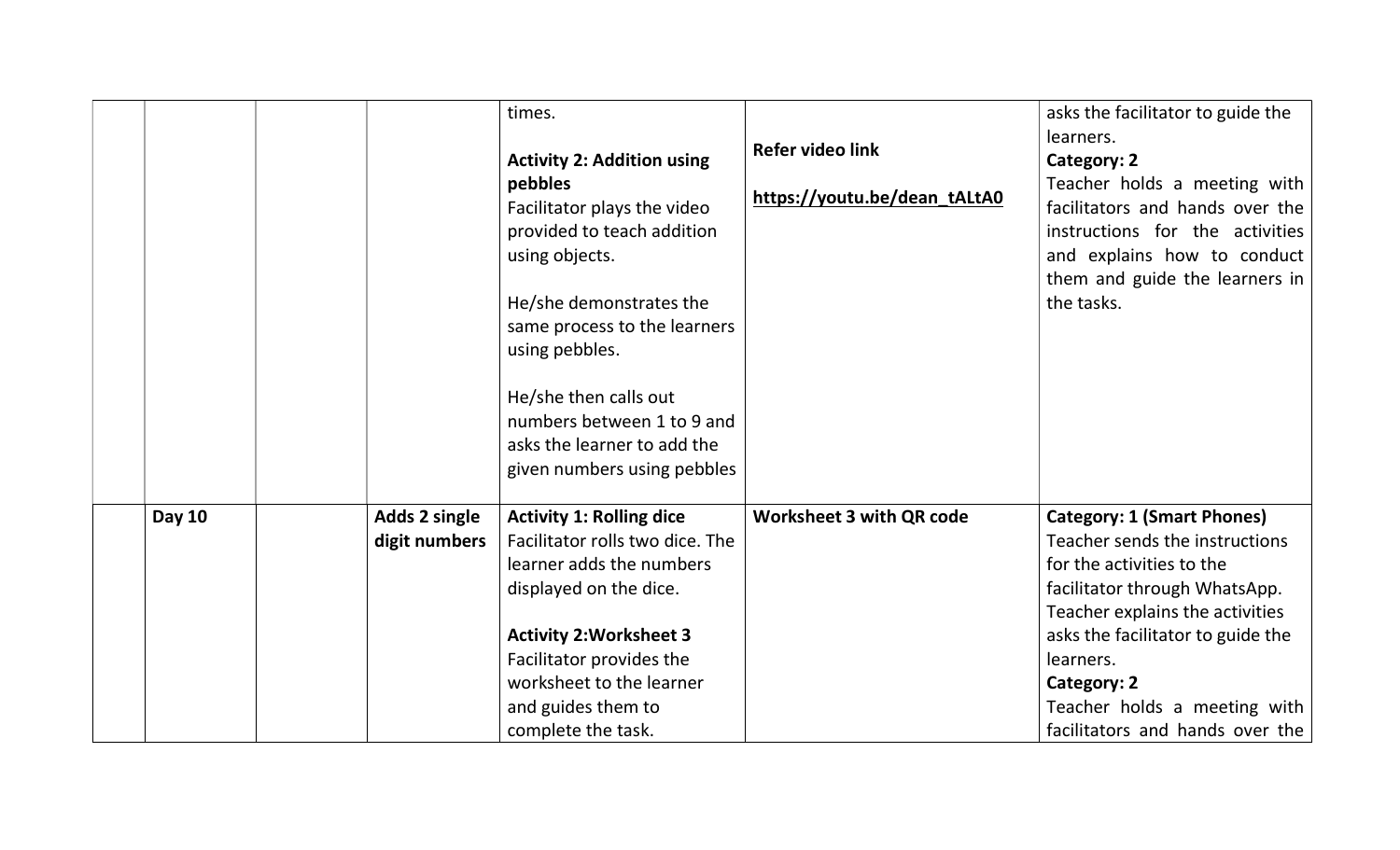|               |                   | Facilitator scans QR code on<br>the worksheet. | instructions for the activities<br>and explains how to conduct<br>them and guide the learners in<br>the tasks. |
|---------------|-------------------|------------------------------------------------|----------------------------------------------------------------------------------------------------------------|
| <b>Day 11</b> | <b>Constructs</b> | <b>Activity 1: Apple math tree</b>             | <b>Category: 1 (Smart Phones)</b>                                                                              |
|               | addition facts    | Facilitator draws an apple                     | Teacher sends the instructions                                                                                 |
|               | of 1-9            | tree and writes 5 addition                     | for the activities for the day to                                                                              |
|               |                   | sums using numbers from 1                      | the facilitator through                                                                                        |
|               |                   | to 9 on it. He/She also cuts                   | WhatsApp.                                                                                                      |
|               |                   | out 5 Apple shapes using                       | Teacher explains the activities                                                                                |
|               |                   | colour paper and writes the                    | asks the facilitator to guide the                                                                              |
|               |                   | answersto the given sums on                    | learners.                                                                                                      |
|               |                   | them.                                          | Category: 2                                                                                                    |
|               |                   |                                                | Teacher holds a meeting with                                                                                   |
|               |                   | Learners do the sums and                       | facilitators and hands over                                                                                    |
|               |                   | place the apples with correct                  | instructions for the activities                                                                                |
|               |                   | answers on the apple tree.                     | and explains how to conduct                                                                                    |
|               |                   |                                                | them and guide the learners in                                                                                 |
|               |                   | <b>Activity 2: Addition using</b>              | the tasks.                                                                                                     |
|               |                   | fingers                                        |                                                                                                                |
|               |                   | Facilitator gives learners                     |                                                                                                                |
|               |                   | some addition sum on a                         |                                                                                                                |
|               |                   | sheet of paper and                             |                                                                                                                |
|               |                   | showslearners how to do                        |                                                                                                                |
|               |                   | add two numbers using their                    |                                                                                                                |
|               |                   | fingers.                                       |                                                                                                                |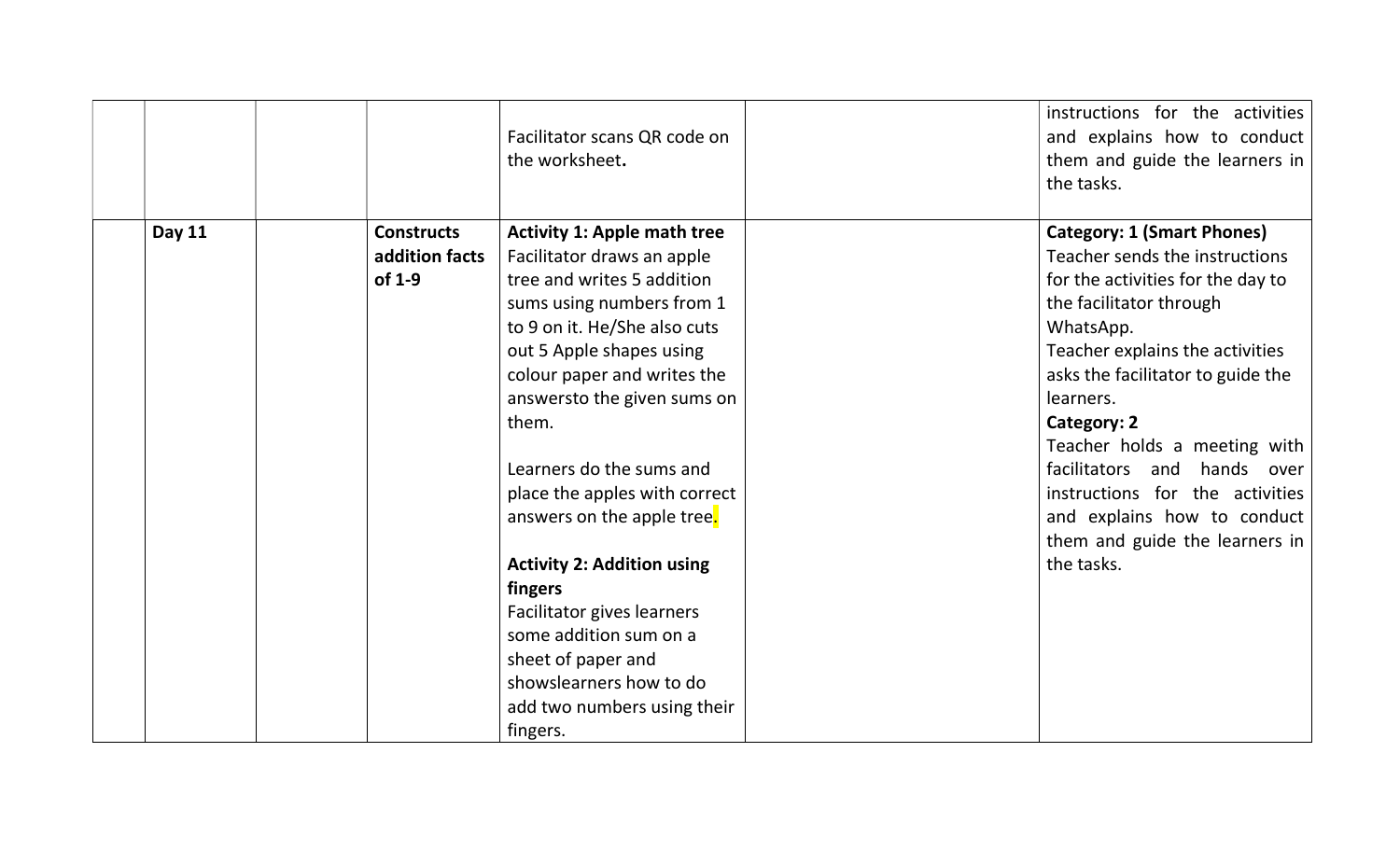| <b>Day 12</b> | <b>Solves</b> | <b>Activity 1: Ring toss game</b>   | <b>Category: 1 (Smart Phones)</b> |
|---------------|---------------|-------------------------------------|-----------------------------------|
|               | everyday life | Facilitator writes out some         | Teacher sends the instructions    |
|               | problems      | addition sum on a paper cup         | for the activities for the day to |
|               | related to    | and keeps them upside               | the facilitator through           |
|               | addition of   | down on the floor.                  | WhatsApp.                         |
|               | single digit  |                                     | Teacher explains the activities   |
|               | numbers       | Learners throw the ring on          | asks the facilitator to guide the |
|               |               | any paper cup, read the sum         | learners.                         |
|               |               | written on it and give the          | Category: 2                       |
|               |               | answer.                             | Teacher holds a meeting with      |
|               |               | <b>Activity 2: Story problem on</b> | facilitators and<br>hands over    |
|               |               | addition                            | instructions for the activities   |
|               |               | Facilitator tells story             | and explains how to conduct       |
|               |               | problem addition and asks           | them and guide the learners in    |
|               |               | learners to answer to the           | the tasks.                        |
|               |               | questions                           |                                   |
|               |               | 1. There are two birds on           |                                   |
|               |               | a tree. One more bird               |                                   |
|               |               | joins them. How many                |                                   |
|               |               | birds are now on the                |                                   |
|               |               | tree?                               |                                   |
|               |               | 2. Rahul has six                    |                                   |
|               |               | chocolates. His                     |                                   |
|               |               | mother gives him 2                  |                                   |
|               |               | more chocolates. How                |                                   |
|               |               | many chocolates does                |                                   |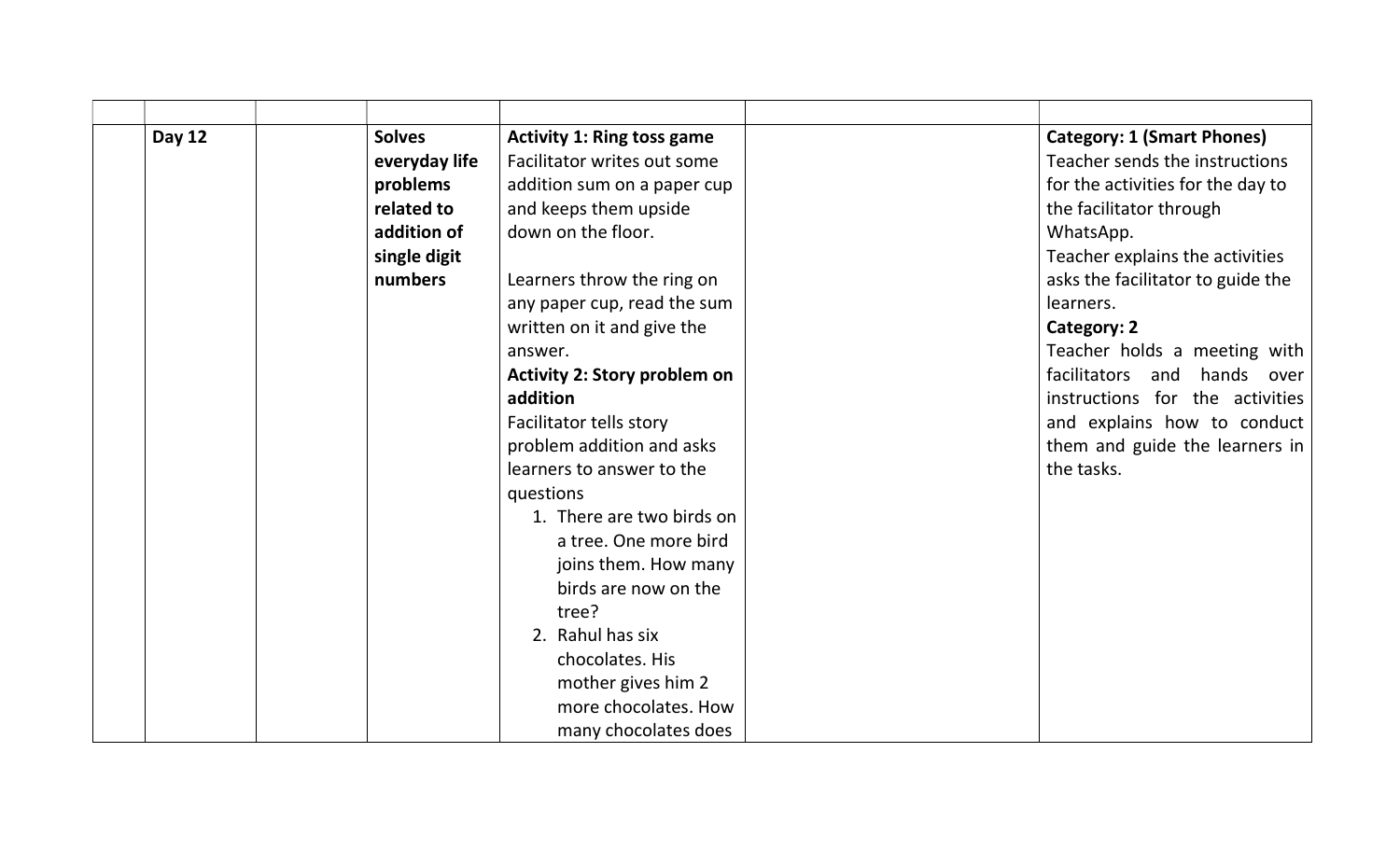|       |                   | Rahul have now?                    |                                   |
|-------|-------------------|------------------------------------|-----------------------------------|
| Day13 | <b>Constructs</b> | <b>Activity 1: Add and Arrange</b> | <b>Category: 1 (Smart Phones)</b> |
|       | addition facts    | Facilitator writes out simple      | Teacher sends the instructions    |
|       |                   | addition sums on each ice-         | for the activities for the day to |
|       |                   | cream stick.                       | the facilitator through           |
|       |                   | The answers to the sums are        | WhatsApp.                         |
|       |                   | written on paper cups.             | Teacher explains the activities   |
|       |                   | The learner solves the sum         | asks the facilitator to guide the |
|       |                   | given on the ice-cream stick       | learners.                         |
|       |                   | and places it in the cup with      | Category: 2                       |
|       |                   | the correct answer.                | Teacher holds a meeting with      |
|       |                   |                                    | facilitators<br>and hands over    |
|       |                   | <b>Activity 2: Addition catch</b>  | instructions for the activities   |
|       |                   | game                               | and explains how to conduct       |
|       |                   |                                    | them and guide the learners in    |
|       |                   | Facilitator writes 5 simple        | the tasks.                        |
|       |                   | addition sums on 5 pieces of       |                                   |
|       |                   | paper and crushes the              |                                   |
|       |                   | sheets to make 5 balls.            |                                   |
|       |                   | The facilitator picks any ball     |                                   |
|       |                   | and throws it to the learner.      |                                   |
|       |                   | The learner catches the ball       |                                   |
|       |                   |                                    |                                   |
|       |                   | and answers.                       |                                   |
|       |                   |                                    |                                   |